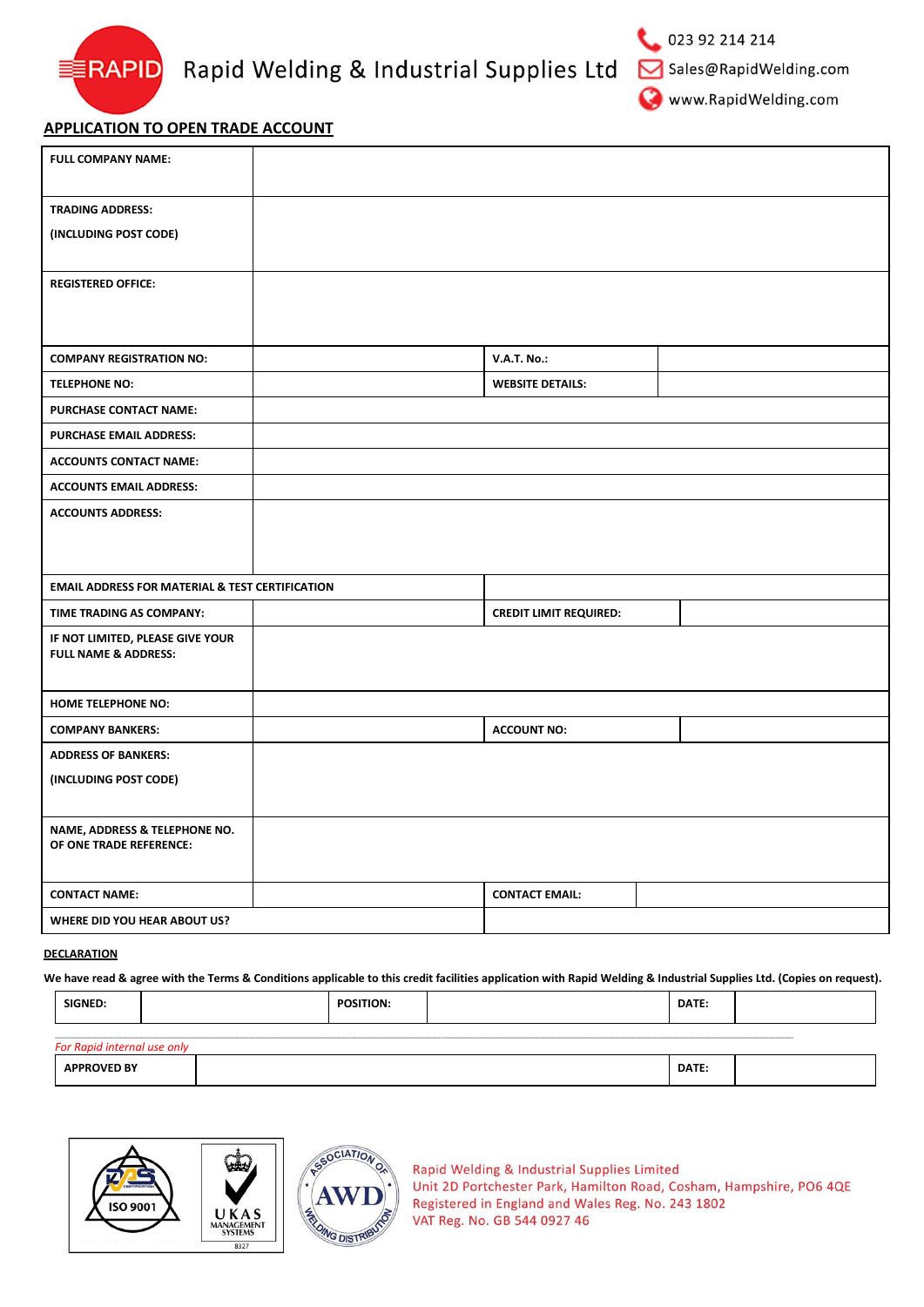

Rapid Welding & Industrial Supplies Ltd

023 92 214 214

Sales@RapidWelding.com

www.RapidWelding.com

# **RAPID WELDING AND INDUSTRIAL SUPPLIES LIMITED CREDIT ACCOUNT TERMS AND CONDITIONS**

These Terms and Conditions shall apply to all new credit accounts provided by Rapid Welding and Industrial Supplies Limited, a company registered in England and Wales under company number 02431802, whose registered office and main trading address is Unit 2D, Portchester Park, Hamilton Road, Cosham, Hampshire, PO6 4QE, United Kingdom.

## **1. Definitions and Interpretation**

1.1 In these Terms and Conditions, unless the context otherwise requires, the following expressions shall have the following meanings:

**"Company"** means Rapid Welding and Industrial Supplies Limited;

**"Credit Account"** means the credit facility operated and provided by the Company;

**"Customer"** means the business customer applying for a Credit Account;

**"Goods"** means any goods which the Company is to supply to the Customer under the Company's Conditions of Supply.

1.2 A reference to a clause is to a clause of these Terms and Conditions.

1.3 Clause headings shall not affect the interpretation of these Terms and Conditions.

1.4 Words in the singular include the plural and in the plural include the singular.

## **2. Application of Terms and Use of Credit Account**

2.1 These Terms and Conditions shall apply to the Credit Account and shall govern any application for a Credit Account by the Customer, to the exclusion of all other terms and conditions.

2.2 The Customer may, subject to these Terms and Conditions, use the Credit Account for the payment of invoices for Goods.

## **3. Eligibility for a Credit Account**

3.1 Upon the Customer's application for a Credit Account, the Company may:

- 3.1.1 Request written references in support of the Customer's creditworthiness;
- 3.1.2 Obtain reports from credit reference agencies; and
- 3.1.3 Refer to any previous dealings that the Customer may have had with the Company (if any);

3.2 The Company will inform the Customer of the Company's decision regarding the Customer's application for a Credit Account in writing.

3.3 Any Customer whose application for a Credit Account is rejected shall not be given any reasons for such rejection.

### **4. Payment Terms**

4.1 Invoices will be issued on a monthly basis and subject to any alternative credit terms agreed in writing between the Company and the Customer, the payment due date will be 30 days from month of invoice.

4.2 In the event that any payment is not received by the Company by the due date, interest shall be charged on any and all sums due at the rate of five percent (5%) per annum above Lloyds TSB Bank plc's base lending rate from time to time calculated on a daily basis (whether before or after any judgment) until payment in full is made (a part of a month being treated as a full month for the purpose of calculating interest).

4.3 The Company accepts the following methods of payment for the settlement of invoices: Cash, cheque, bank transfer, debit card, credit card. The Company reserves the right to charge a fee for payments made by credit card.

4.4 Unless otherwise agreed in writing between the Company and the Customer, all payments shall be made by the Customer to the Company in UK pounds sterling.

## **5. Credit Limits**

5.1 Credit limits shall be determined by reference to the factors set out in Clause 3.

5.2 Where the Customer is a business, the following will also be considered when setting a credit limit:

- 5.2.1 the length of time that the Customer has been trading; and
- 5.2.2 where the Customer is a company, the trading history of the Customer's directors and officers.

5.3 Credit limits may only be exceeded with the prior written consent of the Company.

5.4 Credit limits will be reviewed at the Customer's request.

5.5 Credit limits shall be reviewed in accordance with the criteria set out in Clause 3 and in this Clause 5.

5.6 All decisions of the Company regarding credit limits shall be final. Any review of any such decision shall be made at the sole discretion of the Company.



Rapid Welding & Industrial Supplies Limited Unit 2D Portchester Park, Hamilton Road, Cosham, Hampshire, PO6 4QE Registered in England and Wales Reg. No. 243 1802

VAT Reg. No. GB 544 0927 46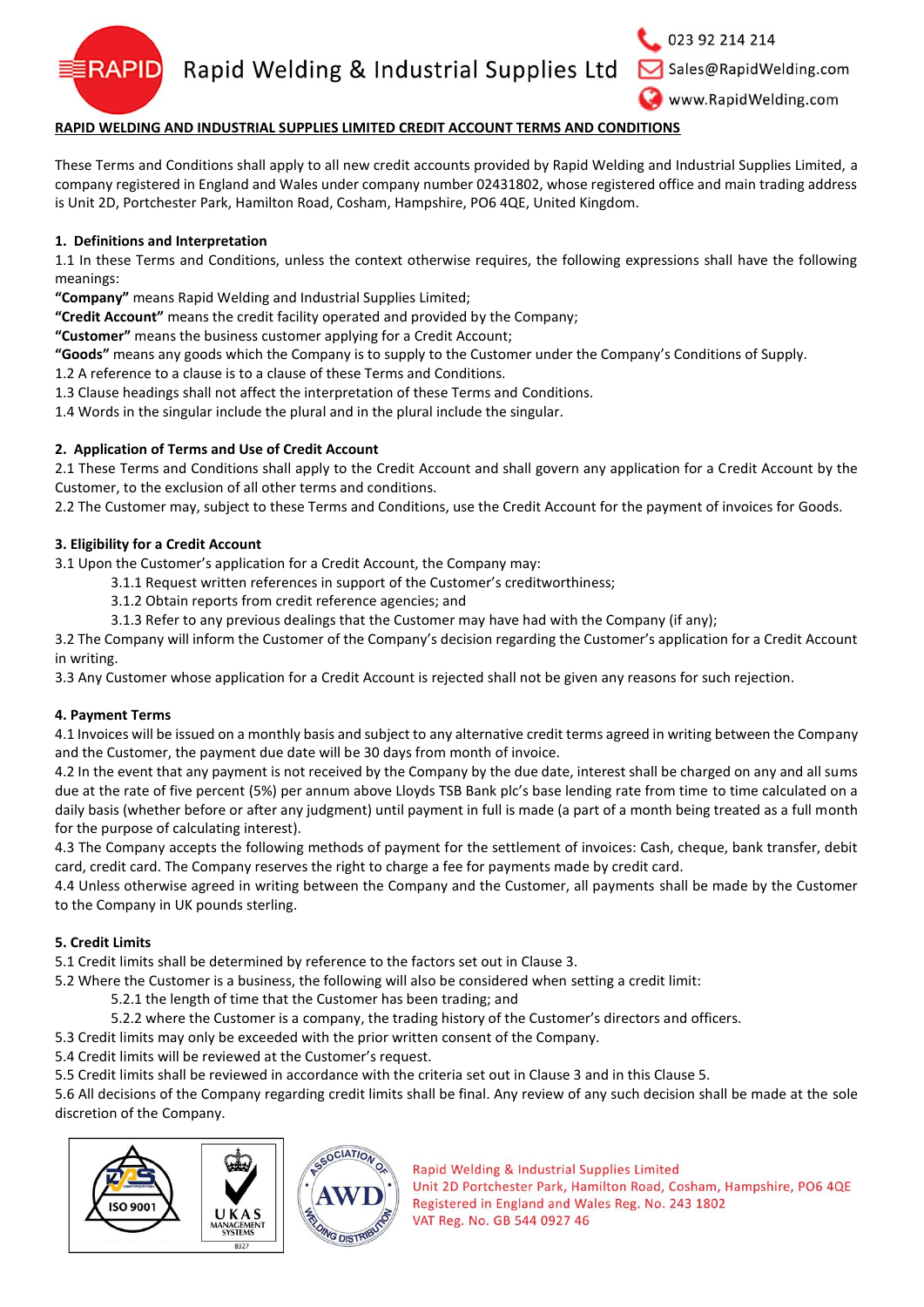

# Rapid Welding & Industrial Supplies Ltd

## **6. Account Information**

6.1 In the event that any details submitted by the Customer to the Company (when applying for a Credit Account) change at any time following submission, the Customer shall notify the Company of such change within 7 days of such change taking place. 6.2 The Company may review the Customer's Credit Account in the event that any change under Clause 6.1 gives it cause to do so. Any review under this Clause 6.2 shall be at the sole discretion of the Company.

### **7. Reduction, Suspension, Withdrawal and Refusal**

7.1 If at any time the Company is not satisfied as to the creditworthiness of the Customer or if the Customer is in default of any payment, the Company shall be entitled to give written notice to the Customer that no further credit will be allowed to the Customer, in which event no further Goods will be provided to the Customer other than against pre-paid cleared funds.

7.2 If the Company is not satisfied as to the creditworthiness of the Customer or if the Customer is in default of any payment, but the Customer's Credit Account is either not suspended or withdrawn or is subsequently reinstated following suspension or withdrawal, the Customer's credit limit may be reduced to a level deemed appropriate by the Company.

7.3 In the event that Clause 7.1 applies, the Company may require immediate payment in cash of all sums owing by the Customer in settlement of the Customer's Credit Account.

7.4 If the Customer is unable to make payment in accordance with Clause 7.3, the Company may agree to the payment of the sums owing in instalments. The decision of the Company shall be final.

7.5 Without limiting any other provision of this Clause 7, the Company shall be entitled to terminate or suspend the Customer's Credit Account if:

7.5.1 the Customer exceeds the Customer's credit limit without obtaining the prior written consent of the Company;

7.5.2 the Customer becomes bankrupt or insolvent, or enters into liquidation or ceases to trade;

7.5.3 the Customer has provided any false, misleading or otherwise incorrect information to the Company;

7.5.4 the Company believes that the Credit Account is being used fraudulently or for an illegal purpose; or

7.5.5 the Customer has failed to comply with these Terms and Conditions or any related terms and conditions issued by the Company in relation to any particular transaction.

7.6 Notwithstanding the other provisions of this Clause 7, the Company reserves the right to terminate or suspend the Customer's Credit Account at any time without notice.

### **8. Liability**

The Company shall not be liable in any way whatsoever to the Customer for any loss or damage arising directly or indirectly out of the reduction, suspension, withdrawal, refusal or termination of the Credit Account.

### **9. Assignment**

9.1 The Company shall have the right to assign, transfer, sub-contract, or in any other manner make over to any third party the benefit and / or burden established under these Terms and Conditions in respect of the Customer's Credit Account, without the prior written consent of the Customer.

9.2 The Customer may not assign, transfer, sub-contract, or in any other manner make over to any third party the benefit and / or burden established under these Terms and Conditions in respect of the Customer's Credit Account, without the prior written consent of the Company.

### **10. Force Majeure**

Save for any payment obligation of the Customer hereunder, neither the Company nor the Customer shall be liable for any failure or delay in performing their obligations where such failure or delay results from any cause that is beyond the reasonable control of that party.

### **11. Notices**

Any notice required or permitted to be given by either party to the other under these Terms and Conditions shall be in writing addressed to that other party at its registered office or principal place of business.

## **12. General**

12.1 No forbearance or indulgence granted by the Company to the Customer shall in any way limit the rights of the Company under these Terms and Conditions.



Rapid Welding & Industrial Supplies Limited Unit 2D Portchester Park, Hamilton Road, Cosham, Hampshire, PO6 4QE Registered in England and Wales Reg. No. 243 1802 VAT Reg. No. GB 544 0927 46